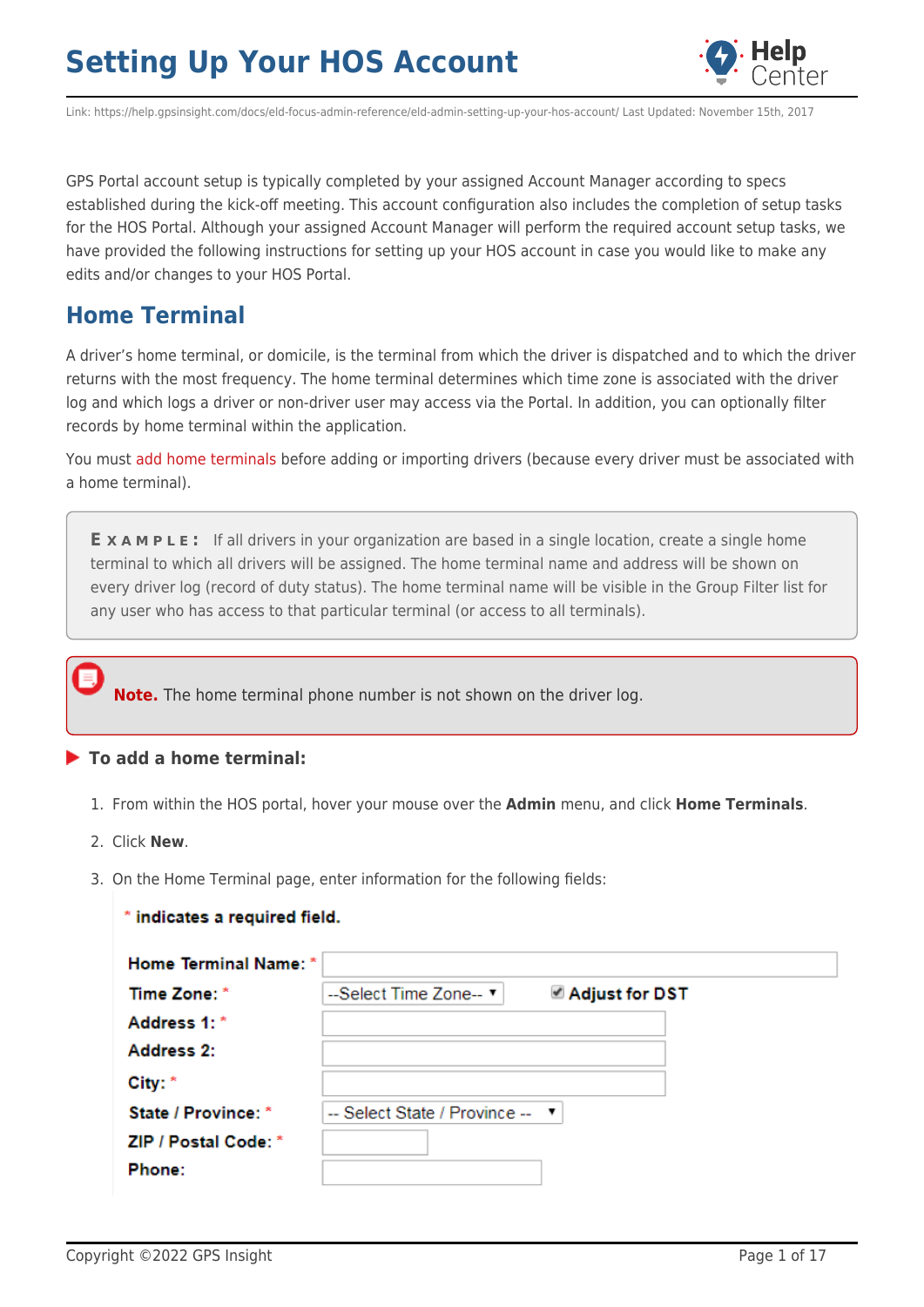

| <b>Field</b>       | <b>Description</b>                                                                                                                                                                                  |
|--------------------|-----------------------------------------------------------------------------------------------------------------------------------------------------------------------------------------------------|
| Home Terminal Name | The name that appears in the Group Filter drop-down list and on the<br>driver log.                                                                                                                  |
| Time Zone          | The time zone used for the daily logs for all drivers assigned to the<br>home terminal.<br><b>Adjust for DST:</b> Select if Daylight Saving Time is observed where the<br>home terminal is located. |
| Address            | Enter the address of the home terminal (including the City, State or<br>Province, and ZIP or Postal Code.                                                                                           |
| Phone              | Enter the main phone number for the home terminal (optional).                                                                                                                                       |

4. Click **Save**.

## **Organization Detail**

Organization Detail includes identification and preferences for your organization.

#### **Organization Detail**

| <b>HOME</b>                              | HOS- | <b>DVIR</b>        | <b>SETUP</b> | <b>ADMIN</b> | <b>SETTINGS</b> |                                                        |             |
|------------------------------------------|------|--------------------|--------------|--------------|-----------------|--------------------------------------------------------|-------------|
|                                          |      |                    |              |              |                 |                                                        | Save Cancel |
| * indicates a required field.            |      |                    |              |              |                 |                                                        |             |
| <b>Organization Information</b>          |      |                    |              |              |                 | <b>Hours of Service</b><br><b>General</b>              |             |
| <b>Organization ID:</b>                  |      |                    |              |              |                 | Data Exchange:                                         |             |
| Company Name: *                          |      |                    |              |              |                 | Once a Day At:<br>12 * : 00 * AM *                     |             |
| <b>Provision Key:</b>                    |      |                    |              |              |                 | <b>On Driver Sign Out</b>                              |             |
| Phone: *                                 |      | 555-555-5555       |              |              |                 | <b>Ø Send New Data Within: *</b> 0 ▼ hours 1 ▼ minutes |             |
| Default Carrier: *                       |      |                    |              |              | ۰               |                                                        |             |
|                                          |      | USDOT#:            |              |              |                 |                                                        |             |
|                                          |      | Address 1:         |              |              |                 |                                                        |             |
|                                          |      | Address 2:         |              |              |                 |                                                        |             |
|                                          |      | City:              |              |              |                 |                                                        |             |
|                                          |      | State / Province:  |              |              |                 |                                                        |             |
|                                          |      | ZIP / Postal Code: |              |              |                 |                                                        |             |
| <b>Applications</b>                      |      |                    |              |              |                 |                                                        |             |
| <b>E</b> Hours of Service<br><b>DVIR</b> |      |                    |              |              |                 |                                                        |             |
| To edit your Organization Detail:        |      |                    |              |              |                 |                                                        |             |

- 1. From the HOS Portal, hover your mouse over the **Admin** tab, and click **Organization Detail.**
- 2. On the Organization Detail page, enter the information for the following fields in the **Organization Information** section: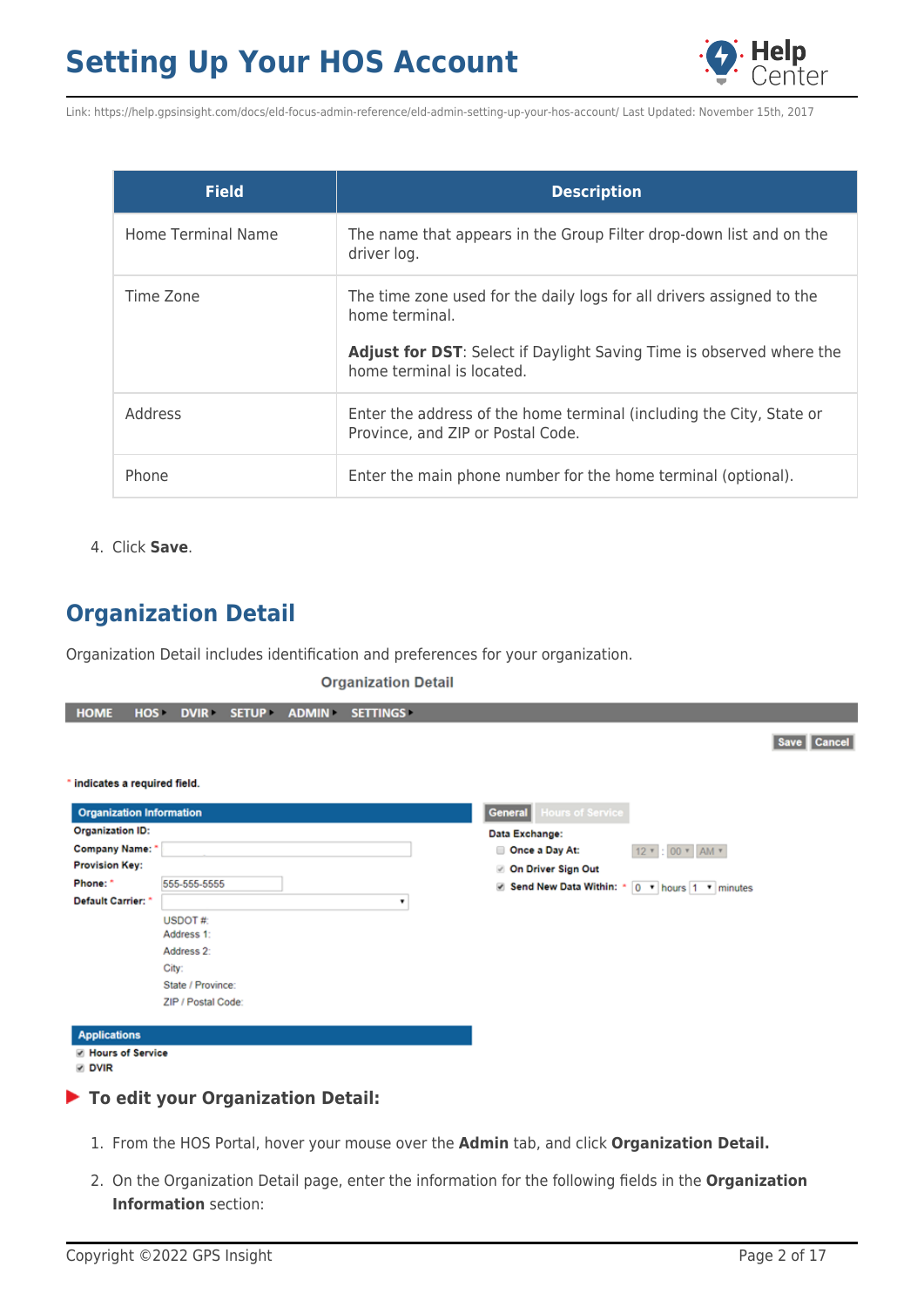

Link: https://help.gpsinsight.com/docs/eld-focus-admin-reference/eld-admin-setting-up-your-hos-account/ Last Updated: November 15th, 2017

### **Organization Detail**

**HOME** HOS DVIR SETUP ADMIN SETTINGS

\* indicates a required field.

| <b>Organization Information</b> |                    |   |
|---------------------------------|--------------------|---|
| <b>Organization ID:</b>         |                    |   |
| <b>Company Name:</b> *          |                    |   |
| <b>Provision Key:</b>           |                    |   |
| Phone: *                        | 555-555-5555       |   |
| Default Carrier: *              |                    | ٠ |
|                                 | USDOT#:            |   |
|                                 | Address 1:         |   |
|                                 | Address 2:         |   |
|                                 | City:              |   |
|                                 | State / Province:  |   |
|                                 | ZIP / Postal Code: |   |

| <b>Field</b>              | <b>Description</b>                                                                                                                                                                                                                                   |
|---------------------------|------------------------------------------------------------------------------------------------------------------------------------------------------------------------------------------------------------------------------------------------------|
| Organization ID           | Identifies the organization.                                                                                                                                                                                                                         |
| <b>Company Name</b>       | The name of the company that serves the motor carrier. This field is<br>required.                                                                                                                                                                    |
| <b>USDOT Number</b>       | The number assigned to the motor carrier by the United States<br>Department of Transportation. This field is required.                                                                                                                               |
| Provisioning Key          | The key used to provision the organization's mobile logging devices to<br>exchange vehicle-specific information with the web server.                                                                                                                 |
| Address Fields (multiple) | The motor carrier's main office address.<br>These fields include <b>Address Line 1, Address Line 2</b> (optional),<br>City, State/Province, and Zip/Postal Code<br>Address Line 1, City, State/Province, and ZIP/Postal Code fields are<br>required. |
| Phone                     | The motor carrier's main phone number. This field is required.                                                                                                                                                                                       |

3. In the General Settings section, change your settings (if desired).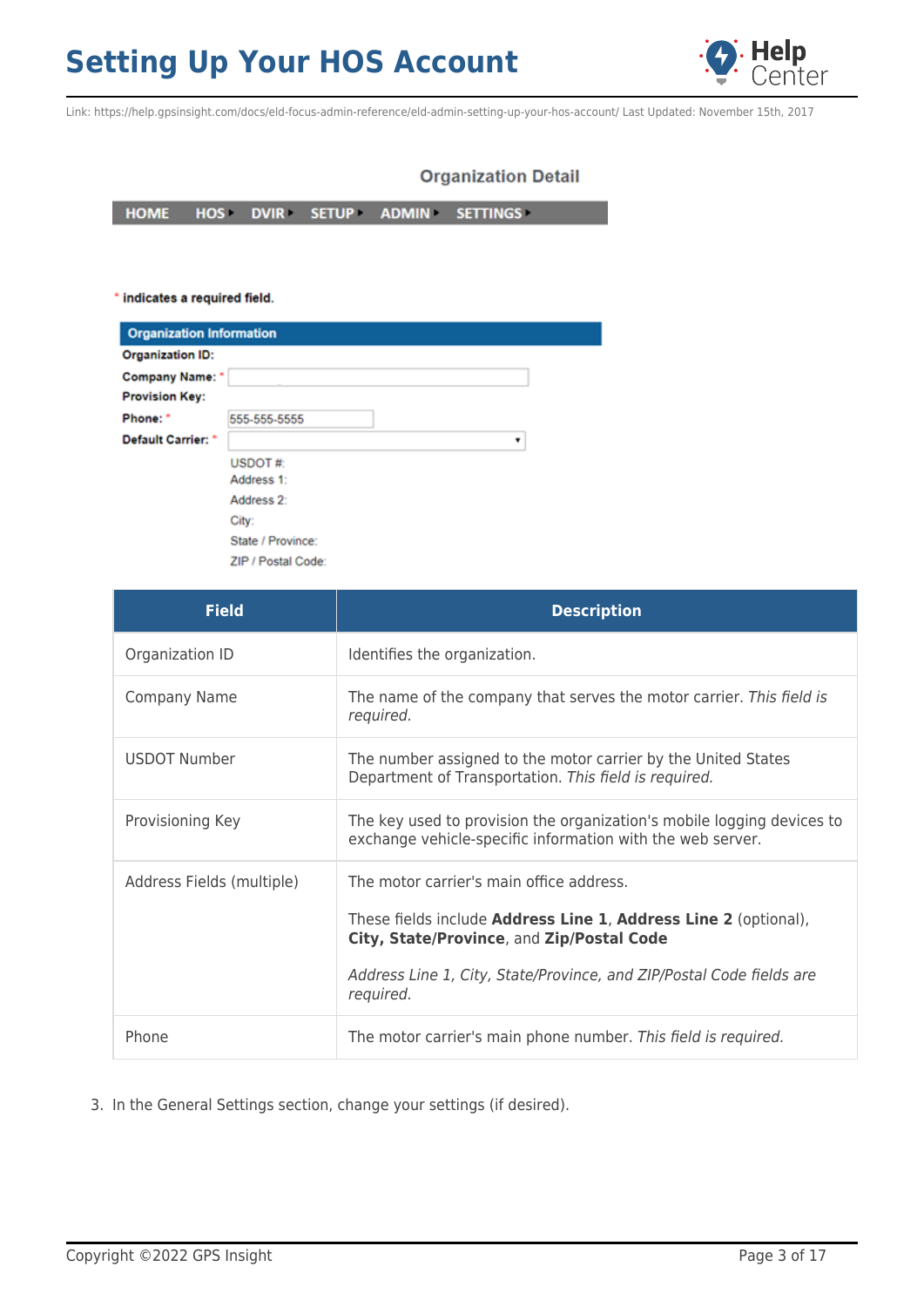



The following general settings (Data Exchange) may be configured:

| <b>Settings</b>      | <b>Description</b>                                                                                                                                                                                                                                                                                                                                                |
|----------------------|-------------------------------------------------------------------------------------------------------------------------------------------------------------------------------------------------------------------------------------------------------------------------------------------------------------------------------------------------------------------|
| Once a day at        | Determines whether the mobile logging devices that are<br>provisioned to this organization should attempt to<br>communicate to the server at least once a day at the<br>specified time.<br>If enabled (checked), devices will attempt to exchange data<br>with the server at least once a day at the specified time.                                              |
| On driver sign out   | Determines whether the mobile logging devices that are<br>provisioned to this organization should attempt to<br>communicate to the server when a driver signs out of the<br>device.<br>If enabled (checked), devices will attempt to exchange data<br>with the server whenever a driver signs out of the device.<br><b>NOTE: This setting cannot be disabled.</b> |
| Send new data within | Determines whether the mobile logging devices that are<br>provisioned to this organization should attempt to<br>communicate to the server within a certain time period<br>after recording new data.<br>If enabled (checked), devices will attempt to send any new<br>data within the specified time interval.                                                     |

4. Click on **Hours of Service**, and change your settings (if desired).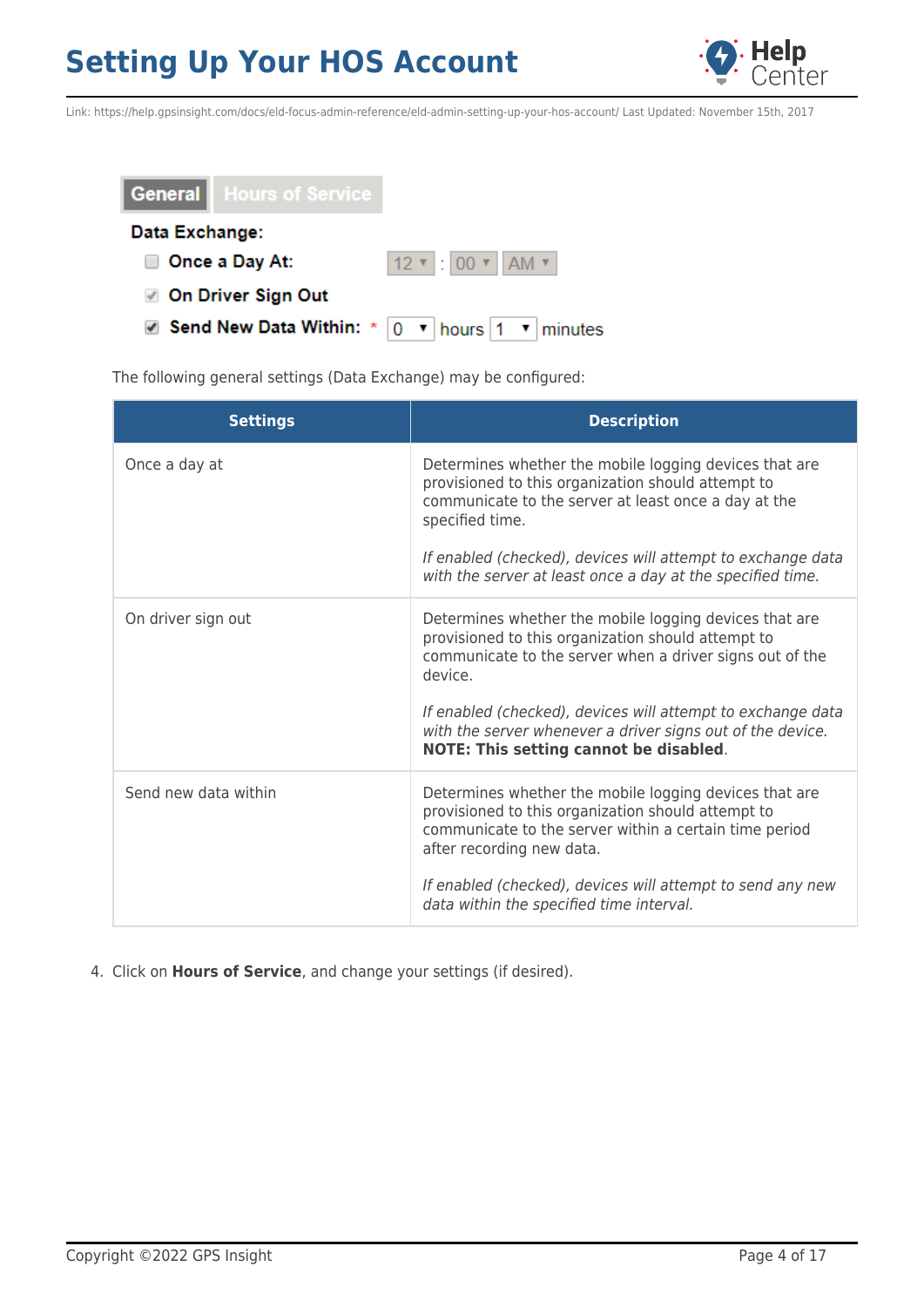

Link: https://help.gpsinsight.com/docs/eld-focus-admin-reference/eld-admin-setting-up-your-hos-account/ Last Updated: November 15th, 2017

| <b>General   Hours of Service</b>              |                          |
|------------------------------------------------|--------------------------|
| Vehicle in Motion Threshold (AOBRD):           | $0.5 \times  m $         |
| <b>Vehicle Stopped Threshold (AOBRD):</b>      | $5 \times$<br>minutes    |
| <b>Personal Conveyance:</b>                    |                          |
| □ Enable Personal Conveyance on AOBRDs         |                          |
| <b>Yard Moves Threshold:</b>                   |                          |
| <b>Maximum Speed</b>                           | 20 mph (32.2 kph) $\vee$ |
| Applies outside of yard                        |                          |
| <b>Border Crossing Support:</b>                |                          |
| <b>Show Country Selection on Reports</b>       |                          |
| <b>ON/Sign Out:</b>                            |                          |
| □ Allow Drivers to Sign Out in ON Status (ELD) |                          |
| Off Duty:                                      |                          |
| Allow OFF Duty Status (ELD)                    |                          |
| <b>Vehicle ID Confirmation:</b>                |                          |
| Show Vehicle ID Confirmation at Login          |                          |
| <b>Annotation Options:</b>                     |                          |
| Show Pre-Defined Annotations                   |                          |
| <b>Driver Role Options:</b>                    |                          |
| Show Driver Role Selection                     |                          |
| <b>Assign Carrier to an Asset:</b>             |                          |

□ Enable assigning Carrier to an Asset

The following Hours of Service settings may be configured:

| <b>Settings</b>                     | <b>Description</b>                                                                                                                                                                                                                     |
|-------------------------------------|----------------------------------------------------------------------------------------------------------------------------------------------------------------------------------------------------------------------------------------|
| Vehicle In Motion Threshold (AOBRD) | The number of miles that a vehicle can travel before the<br>mobile logging devices that are provisioned to this<br>organization will record a driving event. Note: This field<br>only applies to non-ELD compliant devices.            |
| Vehicle Stopped Threshold (AOBRD)   | The number of minutes that a vehicle must remain stopped<br>before the devices that are provisioned to this organization<br>will record that a driving event has ended. Note: This field<br>only applies to non-ELD compliant devices. |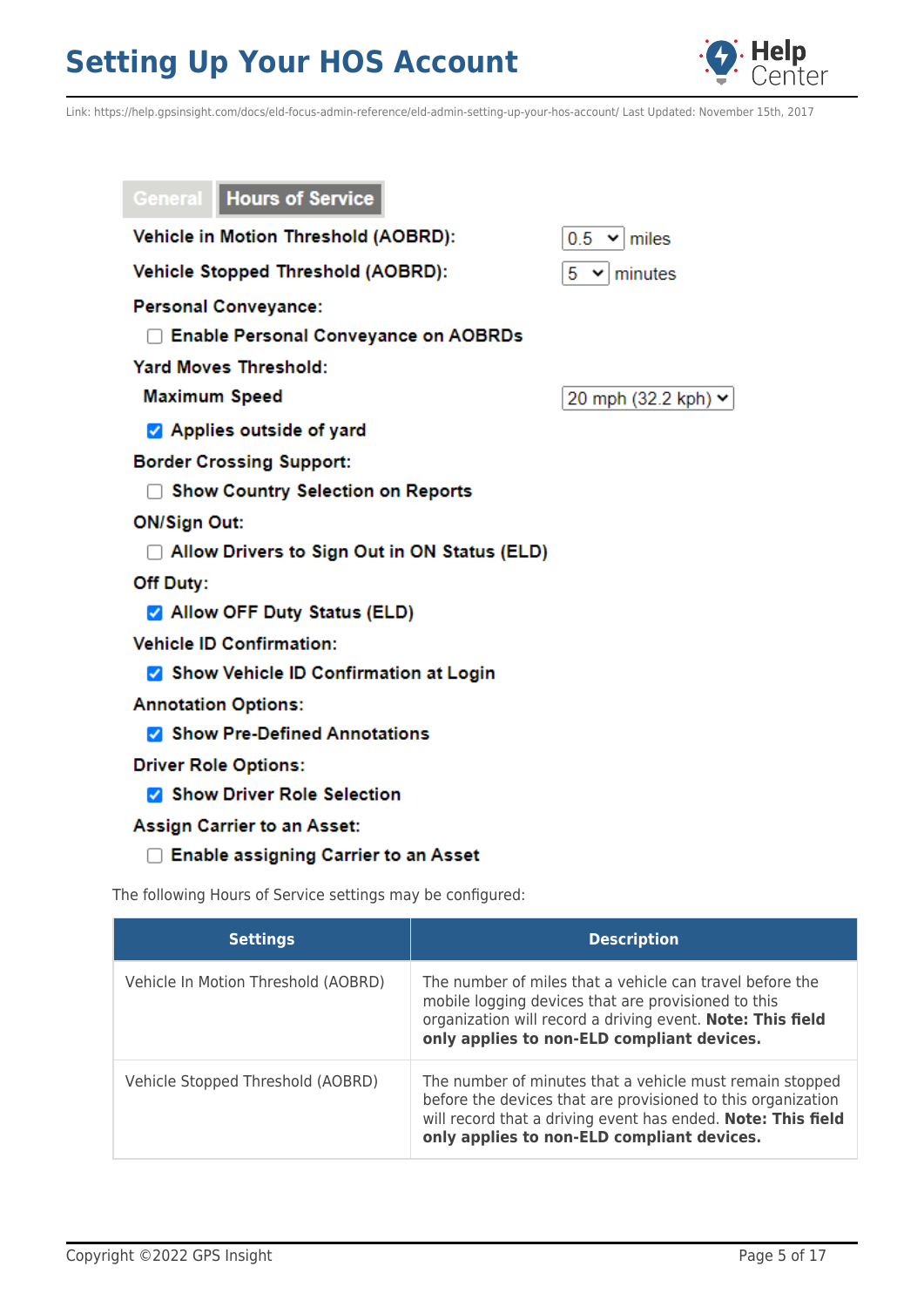

Link: https://help.gpsinsight.com/docs/eld-focus-admin-reference/eld-admin-setting-up-your-hos-account/ Last Updated: November 15th, 2017

| <b>Settings</b>                                                     | <b>Description</b>                                                                                                                                                                                                                                                                                                                                                                                                                                                                                                                |
|---------------------------------------------------------------------|-----------------------------------------------------------------------------------------------------------------------------------------------------------------------------------------------------------------------------------------------------------------------------------------------------------------------------------------------------------------------------------------------------------------------------------------------------------------------------------------------------------------------------------|
| Automatic Off Duty (AOBRD) - Assign<br>Off Duty if left On Duty for | Determines whether the mobile logging devices that are<br>provisioned to this organization should automatically record<br>a duty status change for a driver who has been in on-duty,<br>not driving status for a particular length of time.<br>If enabled (checked), any driver who signs in to a device<br>and then remains in On Duty (ON) status for the specified<br>time interval will be signed out of the device with a duty<br>status of Off Duty (OFF). Note: This setting only applies<br>to non-ELD compliant devices. |
| Personal Conveyance - Enable<br>Personal Conveyance On AOBRDs       | For non-ELD compliant devices, this determines whether<br>the mobile logging devices that are provisioned to this<br>organization should display an option for recording that a<br>driver is operating the vehicle as a personal conveyance.<br>If enabled (checked), devices will display an option to<br>record duty status as Off Duty, Personal Conveyance (OFF-<br>PC). For ELD compliant devices, personal conveyance is<br>enabled or disabled for each driver.                                                            |
| Border Crossing Support - Show<br>country selection on reports      | Determines whether country selection should be enabled<br>for certain HOS reports.<br>If enabled (checked), HOS reports that display country-<br>specific HOS calculations or driver log information will allow<br>the user to choose a country (US or Canada).                                                                                                                                                                                                                                                                   |
| ON/Sign Out - Allow drivers to sign out<br>in ON status             | Determines whether drivers are allowed to sign out of the<br>application with an ON Duty (ON) status.<br>If enabled (checked), when a driver signs out, they will be<br>able to choose between an On Duty (ON) status or Off Duty<br>(OFF) status. This setting only applies to ELD-<br>compliant devices (NOT AOBRD).                                                                                                                                                                                                            |
| Vehicle ID Confirmation - Show<br>Vehicle ID Confirmation at Login  | Require drivers to confirm vehicle ID during login.<br>If enabled (checked), a prompt will appear during the log in<br>process asking the driver to confirm vehicle ID. This<br>setting only applies to ELD-compliant devices<br>running eFleetSuite v1.7.111.4a or higher.                                                                                                                                                                                                                                                       |

### 5. Click **Save**.

## **User Roles**

A user role is a collection of permissions applied to one or more Portal features. There are two classes of user roles: System or Custom.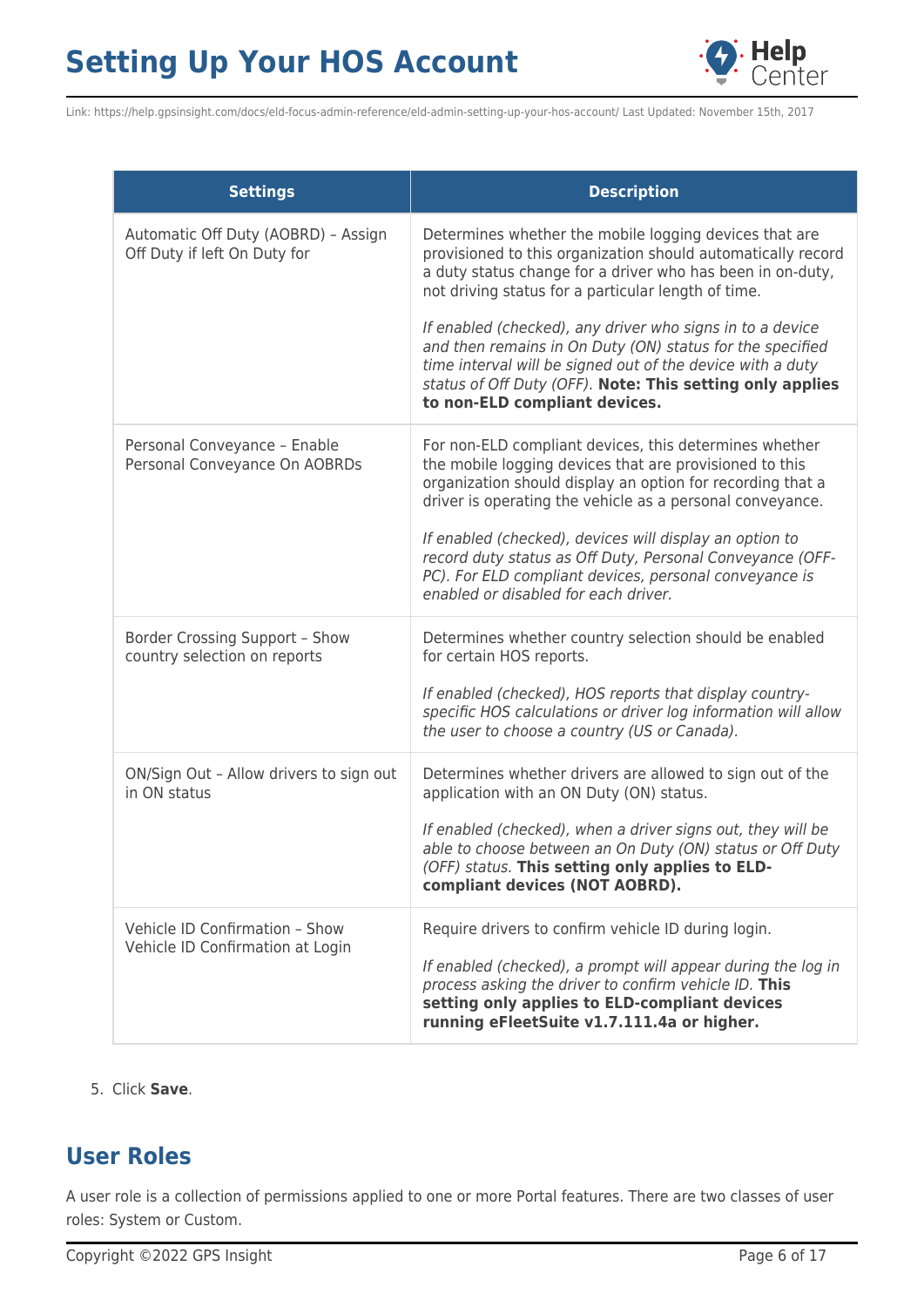

Link: https://help.gpsinsight.com/docs/eld-focus-admin-reference/eld-admin-setting-up-your-hos-account/ Last Updated: November 15th, 2017

**Note.** You must have a user role that includes the View/Modify permission to the Admin feature to add, edit, delete, or restore a user role.

### **System Roles**

System user roles are the default user roles that exist for every organization. These include:

| <b>Role</b>   | <b>Description</b>                                                                               |
|---------------|--------------------------------------------------------------------------------------------------|
| Administrator | Allows a user full access to all licensed Portal features, excluding the<br>Driver Portal.       |
| View Only     | Allows a user to view, but not modify, records for a limited set of licensed<br>Portal features. |
| View/Modify   | Allows a user to view and modify records for a limited set of licensed Portal<br>features.       |

## **Custom Roles**

Custom user roles are created and defined by your organization to accommodate the specific needs of your Portal users. There can be as many different custom user roles as there are individuals with different sets of responsibilities.

**E X A M P L E :** Supposing that the Driver Vehicle Inspection Report (DVIR) application is a licensed feature, a Mechanic user role might be created to include only View/Modify permission to the DVIR Reports feature and no other features. This would allow Portal users with this role to view/print DVIRs and certify repairs, but would prevent the users from accessing other Portal features. A Head Mechanic user role might then be created to include View/Modify permission to both the DVIR Reports and DVIR Checklist features, allowing users with this role to do everything that Mechanics can do and also add, edit and remove part and defect descriptions included on the default checklist used to create a DVIR.

Take note that the default permission for each feature when creating a custom role is **No Access**. In general, you will want to specify View Only or View/Modify permission (see descriptions below) for at least one feature before assigning the custom user role to a user.

| <b>Role</b>        | <b>Description</b>                                                                                                            |
|--------------------|-------------------------------------------------------------------------------------------------------------------------------|
| <b>View Only</b>   | allows users to view and print records relating to the feature but prevents<br>them from making any changes to those records. |
| <b>View/Modify</b> | allows users to view/print records and create, update, delete and restore<br>records.                                         |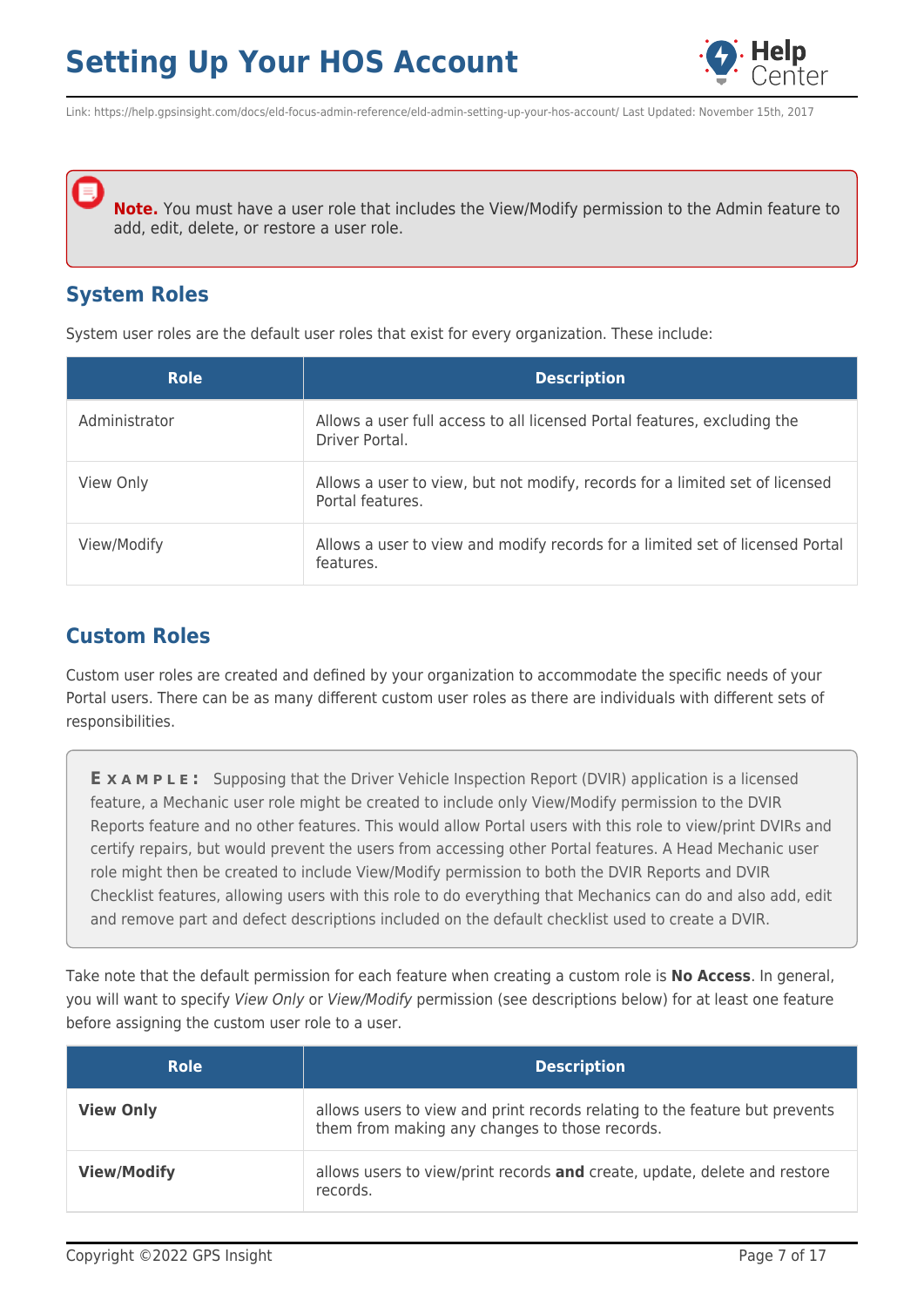

Link: https://help.gpsinsight.com/docs/eld-focus-admin-reference/eld-admin-setting-up-your-hos-account/ Last Updated: November 15th, 2017

**Note.** A web service allows different computers to exchange data with each other over the internet without human intervention. If a user will be using the website only, it is not necessary to give that user any sort of Web Service Access.

#### Setting up User Roles

It is helpful to focus on the main roles (e.g., Terminal Manager, Maintenance, and Dispatch) of your users while adding/setting up user roles.

### **To add a user role:**

- 1. From the HOS Portal, hover your mouse over the **Admin** tab, and click **Users**.
- 2. Click **Create New User Role**.
- 3. On the User Role Detail page, enter information for the following fields:

### \* indicates a required field.

| User Role Name: * |  |
|-------------------|--|
|                   |  |

| <b>Features</b>       |            | No Access View Only View/Modify | <b>Web Service Access</b> |
|-----------------------|------------|---------------------------------|---------------------------|
| Admin                 |            |                                 |                           |
| <b>Devices</b>        |            | $\bigcirc$                      |                           |
| <b>Resources</b>      |            | $\bigcirc$                      |                           |
| <b>HOS Reports</b>    |            | $\bigcirc$                      |                           |
| <b>DVIR Reports</b>   |            | $\cap$                          |                           |
| <b>DVIR Checklist</b> | $\bigcirc$ | $\bigcirc$                      |                           |
| <b>Telemetry Data</b> |            |                                 |                           |

| <b>Feature</b> | <b>Description</b>                                                                                                                                                                                                                   |
|----------------|--------------------------------------------------------------------------------------------------------------------------------------------------------------------------------------------------------------------------------------|
| User Role Name | A unique identifier for the role.<br>Note, the system will only accept an entry that does not currently<br>exist and/or has not previously existed (includes deleted and non-<br>deleted records). This field is not case sensitive. |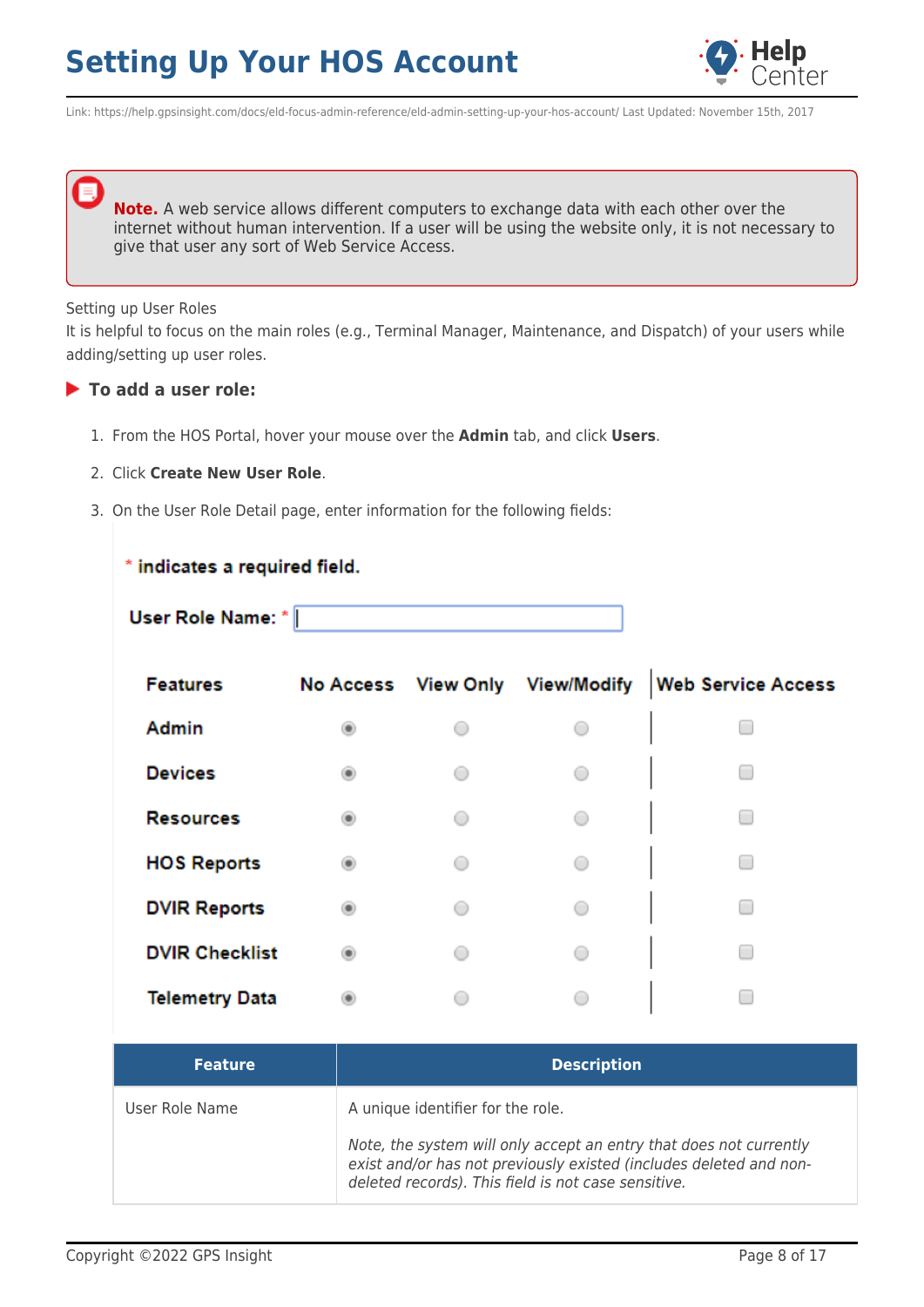

| <b>Feature</b>        | <b>Description</b>                                                                                                                                                                                           |
|-----------------------|--------------------------------------------------------------------------------------------------------------------------------------------------------------------------------------------------------------|
| Admin                 | Access to Users, User Roles and Organizations.                                                                                                                                                               |
| Devices               | Access to Devices.                                                                                                                                                                                           |
| Resources             | Access to Devices, Asset Types, Asset Groups, Assets and Locations.                                                                                                                                          |
| <b>HOS Reports</b>    | Access to Driver Logs, Print Multiple Logs, Availability Report, Conflicts<br>Report, Device Failure Report, Driver Vehicle Usage Report, Log Edit<br>Report, Internal Audit Reports, and Violations Report. |
| <b>DVIR Reports</b>   | Access to Inspection Reports and Asset Utilization Report.                                                                                                                                                   |
| <b>DVIR Checklist</b> | Access to Inspection Checklist.                                                                                                                                                                              |
| <b>Telemetry Data</b> | Access to Mapping and vehicle-specific data points.                                                                                                                                                          |
| Driver Portal         | Allows a driver to sign into the web site to access Change My Status.                                                                                                                                        |

4. Click **Save**.

## **Users**

A user profile allows web access to the HOS Admin portal. Once you create a user profile, the user type cannot be changed. Therefore, if an existing user now requires access to the mobile application and Driver Portal feature, you must add a separate driver profile for the user.

**Tip!** A **driver** is a person employed by a motor carrier who operates commercial motor vehicles as part of his/her duties. If a driver requires access to web application features, do not create a user profile; instead, simply edit the driver's profile to permit web access, being sure to assign an appropriate user role.

### Setting Up Users

Note the following information regarding users:

- When changing the User Role or Home Terminal Access for a user who is currently signed in to the website, the new permissions will take effect the next time the user (re)loads a web page.
- If the viewer's Home Terminal Access is restricted to a particular home terminal, that viewer cannot change the Home Terminal Access for any user.
- A user can never change his/her own User Role, Home Terminal Access or Enabled status.

### **To add a new user:**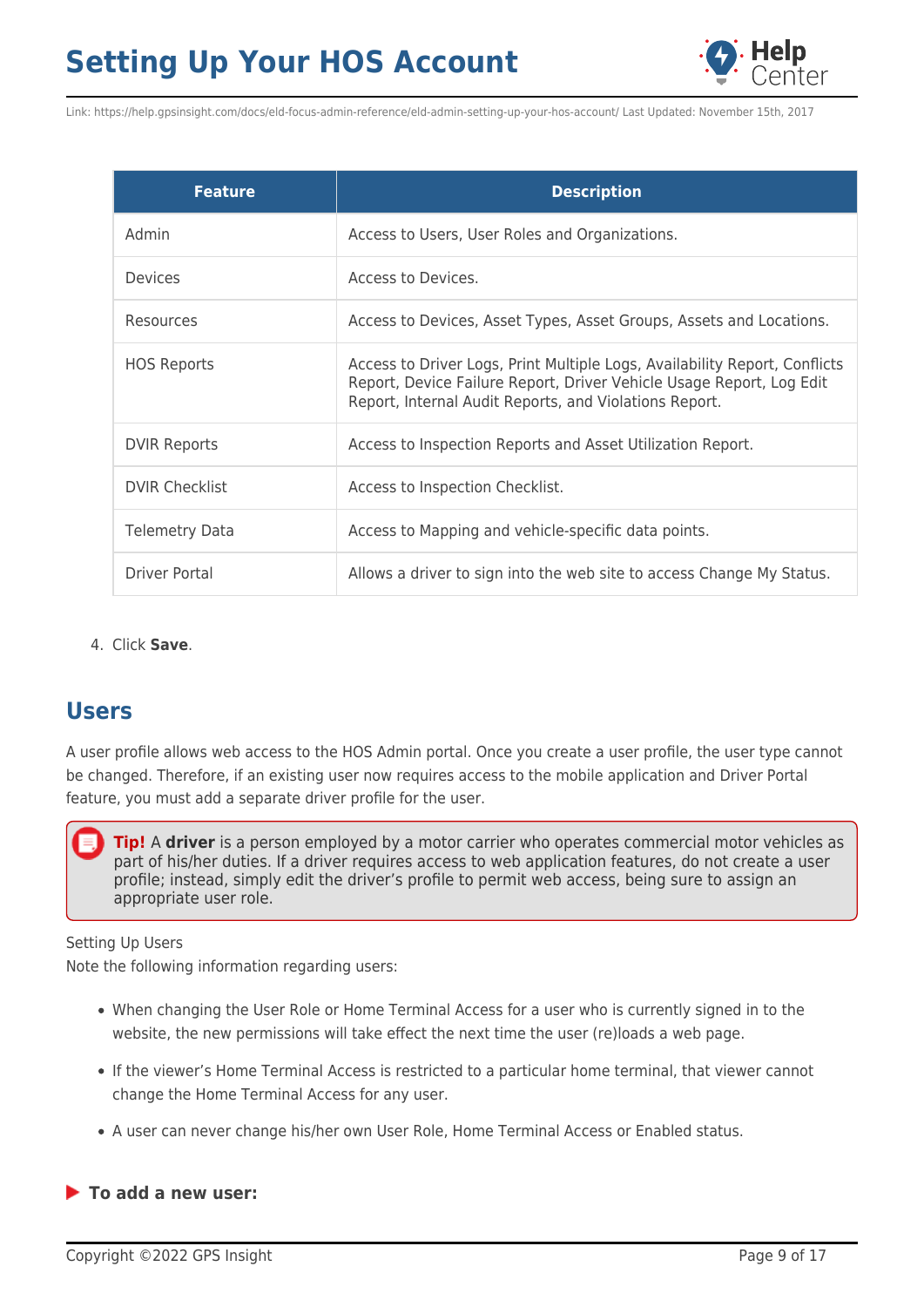

Link: https://help.gpsinsight.com/docs/eld-focus-admin-reference/eld-admin-setting-up-your-hos-account/ Last Updated: November 15th, 2017

- 1. From within the HOS portal, hover your mouse over the **Admin** menu, and click **Users**.
- 2. Click **New**.
- 3. On the User Detail page, enter inforamtion for the following fields:

| * indicates a required field. |  |  |  |  |  |  |
|-------------------------------|--|--|--|--|--|--|
| User ID: *                    |  |  |  |  |  |  |
| First Name: *                 |  |  |  |  |  |  |
| Last Name: *                  |  |  |  |  |  |  |
| Password: *                   |  |  |  |  |  |  |
| <b>Confirm Password: *</b>    |  |  |  |  |  |  |
| User Role: *                  |  |  |  |  |  |  |

#### All Home Terminals

| <b>Available Home Terminals:</b> |                                             | <b>Selected Home Terminals:</b> |  |
|----------------------------------|---------------------------------------------|---------------------------------|--|
| Fort Worth                       |                                             |                                 |  |
| <b>GPS Insight</b>               |                                             |                                 |  |
| North Carolina                   | Add All >>                                  |                                 |  |
|                                  | Add >                                       |                                 |  |
|                                  | <remove< td=""><td></td><td></td></remove<> |                                 |  |
|                                  | << Remove All                               |                                 |  |
|                                  |                                             |                                 |  |
|                                  |                                             |                                 |  |

| <b>Field</b>                | <b>Description</b>                                                                                                                                                                                                                                                                             |
|-----------------------------|------------------------------------------------------------------------------------------------------------------------------------------------------------------------------------------------------------------------------------------------------------------------------------------------|
| User ID                     | A unique identifier for the user. No two users or drivers in an<br>organization may share the same ID, even if they are assigned to<br>different home terminals.                                                                                                                               |
| First Name                  | The user's first name.                                                                                                                                                                                                                                                                         |
| Last Name                   | The user's last name.                                                                                                                                                                                                                                                                          |
| Password/Confirm            | Enter a password that the user can use to log into the HOS Admin<br>portal.                                                                                                                                                                                                                    |
| User Role                   | Determines the user's level of permissions to web application<br>features.                                                                                                                                                                                                                     |
| <b>Home Terminal Access</b> | Determines whether the user can access records for all home<br>terminals or only a specific home terminal.<br>Note, if the admin's Home Terminal Access is restricted to a particular<br>home terminal, that admin can only add users with Home Terminal<br>Access to that same home terminal. |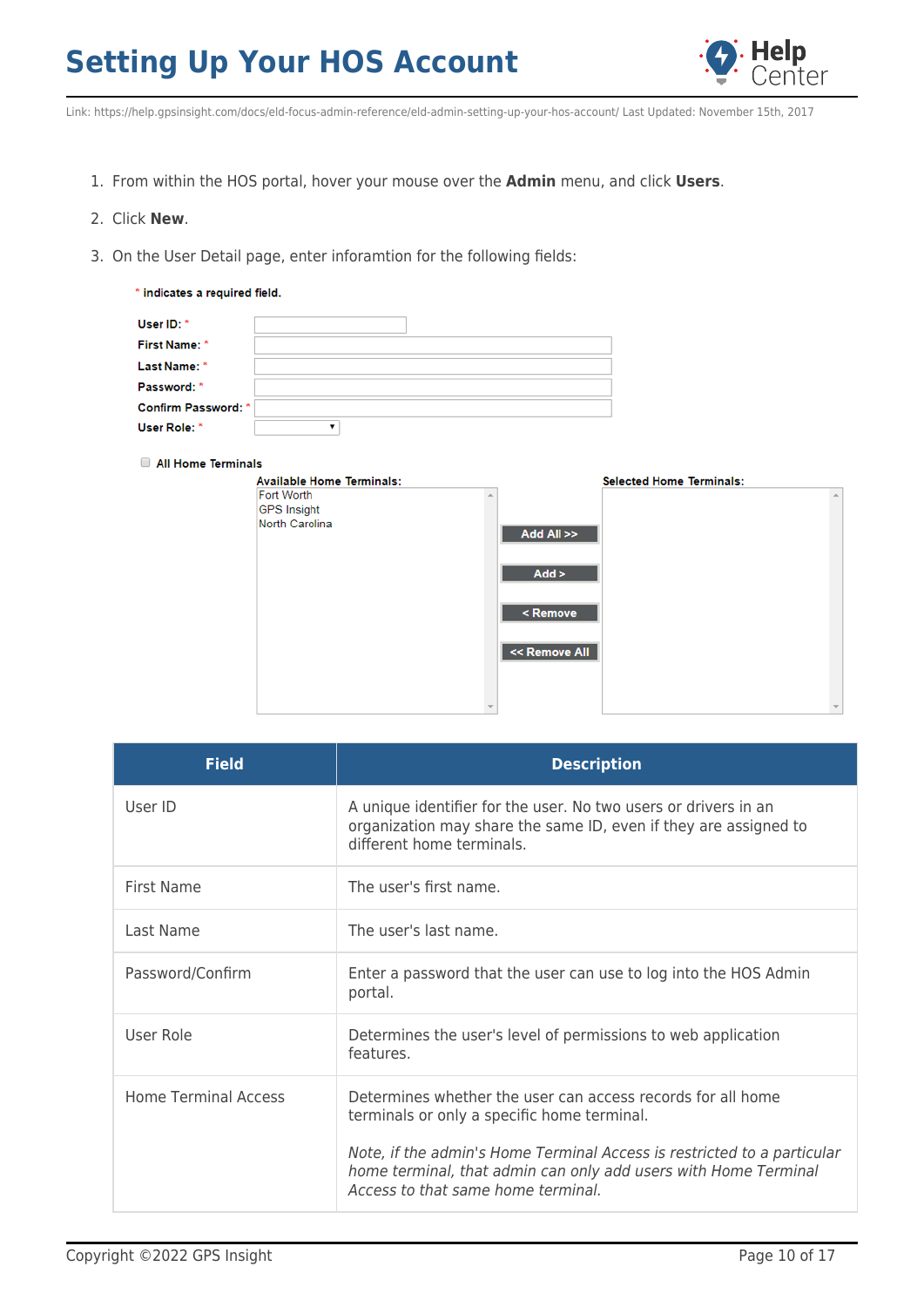

Link: https://help.gpsinsight.com/docs/eld-focus-admin-reference/eld-admin-setting-up-your-hos-account/ Last Updated: November 15th, 2017

4. Click **Save**.

## **Drivers**

A driver is a person employed by a motor carrier who operates commercial motor vehicles as part of his or her duties.

**Tip!** Create and Manage Driver IDs in both GPS and HOS Portals. They should match exactly or be associated to one another (see below). Vehicle IDs should also be managed in both GPS and HOS Portals. The Vehicle IDs within the HOS Portal can only be changed from the tablet during provisioning or re-provisioning.

### **To add a new driver:**

You can alternatively create HOS driver profiles from within the [GPS Portal](https://help.gpsinsight.com/docs/hos/administrator-reference/configuring-hos-integration/) [\(Pro and Enterprise Only](https://help.gpsinsight.com/looking-to-upgrade/)) to expedite the process of adding drivers. You can also use the GPS Portal [\(Pro and Enterprise Only](https://help.gpsinsight.com/looking-to-upgrade/)) to fix any broken associations between HOS driver profiles and GPS driver profiles.

- 1. From within the HOS portal, hover your mouse over the **Setup** menu, and click **Drivers**.
- 2. Click **New**.
- 3. On the Driver Detail page, enter information for the following fields:

| indicates a required field.                         |                                                                                                                                       |                                                       |                                                                                                                                 |
|-----------------------------------------------------|---------------------------------------------------------------------------------------------------------------------------------------|-------------------------------------------------------|---------------------------------------------------------------------------------------------------------------------------------|
| <b>Driver Details</b>                               |                                                                                                                                       |                                                       |                                                                                                                                 |
| Driver ID: *                                        |                                                                                                                                       |                                                       |                                                                                                                                 |
|                                                     |                                                                                                                                       |                                                       | ELD rules require that the driver's license number or Social Security number must not be used as, or as part of, the Driver ID. |
| First Name: *                                       |                                                                                                                                       |                                                       |                                                                                                                                 |
| <b>Middle Initial:</b>                              |                                                                                                                                       |                                                       |                                                                                                                                 |
| Last Name: *                                        |                                                                                                                                       |                                                       |                                                                                                                                 |
| Carrier: *                                          | -- Select Carrier -- "                                                                                                                |                                                       |                                                                                                                                 |
| Home Terminal: *                                    | -- Select Home Terminal --                                                                                                            |                                                       |                                                                                                                                 |
| <b>Primary Driver Type:</b>                         | © US © Canada © ELD EXEMPT                                                                                                            |                                                       |                                                                                                                                 |
| US Driver Type: "                                   | $-$ None $-$                                                                                                                          | $\mathbf{v}$                                          |                                                                                                                                 |
| <b>Canada Driver Type:</b>                          | Work Shift Driving:<br>Work Shift Rest Break: N/A<br>Work Shift Duty:<br>Daily Driving:<br>Daily Duty:<br>Cycle Duty:<br>$-$ None $-$ | N/A<br>N/A<br>N/A<br>N/A<br>N/A<br>$\pmb{\mathrm{v}}$ |                                                                                                                                 |
|                                                     | Work Shift Driving:                                                                                                                   | N/A                                                   |                                                                                                                                 |
|                                                     | Work Shift Rest Break: N/A                                                                                                            |                                                       |                                                                                                                                 |
|                                                     | Work Shift Duty:                                                                                                                      | N/A                                                   |                                                                                                                                 |
|                                                     | Daily Driving:                                                                                                                        | N/A                                                   |                                                                                                                                 |
|                                                     | Daily Duty:                                                                                                                           | N/A                                                   |                                                                                                                                 |
|                                                     | Cycle Duty:                                                                                                                           | N/A                                                   |                                                                                                                                 |
| Allow Authorized Personal Use of CMV (PC) on ELD: 8 |                                                                                                                                       |                                                       |                                                                                                                                 |
| Allow Yard Moves (YM) on ELD:                       | ⊟                                                                                                                                     |                                                       |                                                                                                                                 |
| Driver's License Number: *                          |                                                                                                                                       |                                                       |                                                                                                                                 |
| Driver's License Issuing State / Province: *        | -- Select State / Province -- ▼                                                                                                       |                                                       |                                                                                                                                 |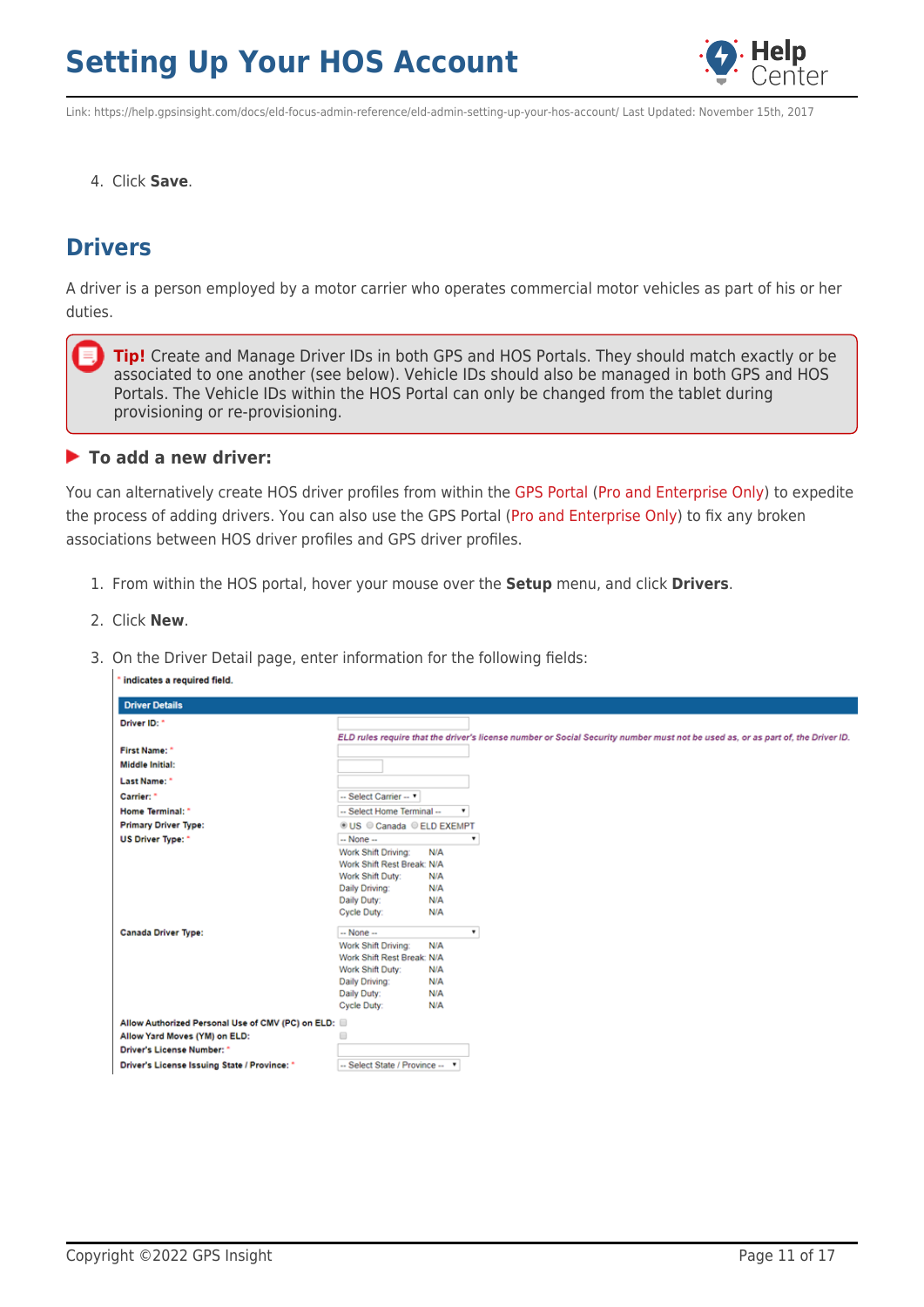

Link: https://help.gpsinsight.com/docs/eld-focus-admin-reference/eld-admin-setting-up-your-hos-account/ Last Updated: November 15th, 2017

| <b>Feature</b>                                      | <b>Description</b>                                                                                                                                                                                                                                                                                                                                                                                                                                                                                                                                                                                                                                                                 |
|-----------------------------------------------------|------------------------------------------------------------------------------------------------------------------------------------------------------------------------------------------------------------------------------------------------------------------------------------------------------------------------------------------------------------------------------------------------------------------------------------------------------------------------------------------------------------------------------------------------------------------------------------------------------------------------------------------------------------------------------------|
| Driver ID                                           | Assign an identifier to the driver, such as an employee number or<br>some other unique identifier. The Driver ID may not be altered once<br>the driver has a Duty Status recorded, and it MUST match the<br>Reference ID in the related driver record in the GPS Portal.                                                                                                                                                                                                                                                                                                                                                                                                           |
|                                                     | FMSCA Rules state that the driver's Drivers License number nor Social<br>Security number must <b>NOT</b> be used as, or as part of, the Driver ID.                                                                                                                                                                                                                                                                                                                                                                                                                                                                                                                                 |
| <b>First Name</b>                                   | Enter the driver's first name.                                                                                                                                                                                                                                                                                                                                                                                                                                                                                                                                                                                                                                                     |
| Middle Initial                                      | Enter the driver's middle initial (if provided/applicable).                                                                                                                                                                                                                                                                                                                                                                                                                                                                                                                                                                                                                        |
| Last Name                                           | Enter the driver's last name.                                                                                                                                                                                                                                                                                                                                                                                                                                                                                                                                                                                                                                                      |
| Home Terminal                                       | The home terminal to which the driver reports for duty.                                                                                                                                                                                                                                                                                                                                                                                                                                                                                                                                                                                                                            |
| Primary Driver Type                                 | Determines the primary HOS rules to be applied when calculating<br>driving time availability and violations. If the HOS application is<br>enabled for your organization, select HOS EXEMPT in the case that the<br>driver operates a commercial vehicle, but is never subject to hours of<br>service regulations. If the driver is subject to HOS regulations, select<br>US (if the driver is domiciled in the United States) or Canada (if the<br>driver is domiciled in Canada).<br><b>ONote.</b> "Oil field special" driver type is available to select for<br>drivers who may need to record time as "Off Duty, Waiting at Well<br>Site" or "Off Duty, Sleeping at Well Site." |
| <b>US Driver Type</b>                               | Select the driver type(s) that reflect the type of commercial motor<br>vehicle driven and cargo to be transported for US types.                                                                                                                                                                                                                                                                                                                                                                                                                                                                                                                                                    |
| Allow Authorized Personal<br>Use of CMV (PC) on ELD | If checked, the driver will have the option to select this condition while<br>Off duty and using an ELD compliant device, to allow the vehicle to be<br>used for personal travel to and from the driver's home or en-route<br>lodgings without triggering driving periods.                                                                                                                                                                                                                                                                                                                                                                                                         |
| Allow Yard Moves (YM) on<br><b>ELD</b>              | If checked, the driver will have the option to select this condition while<br>On duty and using an ELD compliant device, to allow the vehicle to be<br>moved around the carrier's or terminal's home yard without triggering<br>driving periods.                                                                                                                                                                                                                                                                                                                                                                                                                                   |
| Canada Driver Type                                  | If the driver operates in both US and Canada, select the secondary<br>driver type from the drop-down list for Canada. Otherwise, leave set<br>to None.                                                                                                                                                                                                                                                                                                                                                                                                                                                                                                                             |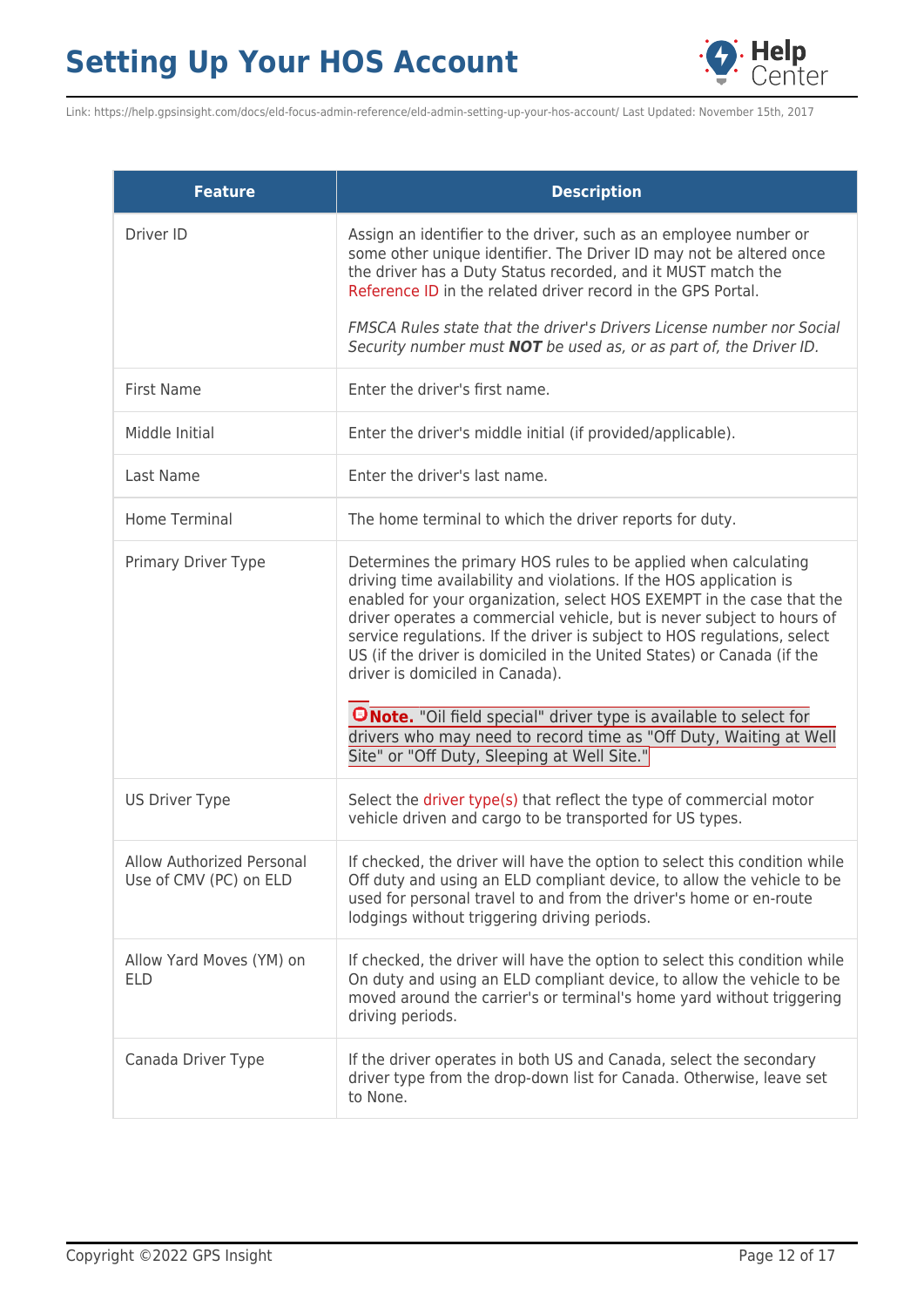

Link: https://help.gpsinsight.com/docs/eld-focus-admin-reference/eld-admin-setting-up-your-hos-account/ Last Updated: November 15th, 2017

| <b>Feature</b>                                                                  | <b>Description</b>                                                                                                                                                                                                                                                                                                                                                                                                                                                                                                                                                                                                                                      |
|---------------------------------------------------------------------------------|---------------------------------------------------------------------------------------------------------------------------------------------------------------------------------------------------------------------------------------------------------------------------------------------------------------------------------------------------------------------------------------------------------------------------------------------------------------------------------------------------------------------------------------------------------------------------------------------------------------------------------------------------------|
| Driver's License<br>Number/Driver's License<br><b>Issuing State or Province</b> | The driver's license number and the state or province that issued that<br>driver's license. Driver's License information is required by ELD rules.<br>An error will be displayed if the Driver's License information that is<br>entered already exists for another Driver. Only letters and numbers<br>may be entered (leave out punctuation marks, such as '-').<br>The existing Driver's License Number (if any) will be displayed to the<br>right of the Driver's License Number entry field. Only the last 4 digits<br>will be shown, e.g., "********YY27". To update the Driver's License<br>Number, type it into the entry field, and click Save. |
| Permit Web Access                                                               | Determines whether the driver is permitted to access the Portal. If<br>enabled (checked), the driver is permitted to sign in to the Portal. If<br>disabled (unchecked), the driver is prohibited from doing so.                                                                                                                                                                                                                                                                                                                                                                                                                                         |

**Note.** Disabling a driver's web access prevents the driver from signing in to the Portal but does not prevent the driver from signing in to the mobile application. To prevent the driver from accessing the mobile application, delete the driver's profile.

- 4. Click **Save**.
- 5. Ensure the driver exists in the GPS portal and has the HOS Driver ID as the Reference ID (see [Adding a](https://help.gpsinsight.com/docs/about-drivers/adding-a-driver/) [Driver](https://help.gpsinsight.com/docs/about-drivers/adding-a-driver/) for a definition of this term). If not, create the GPS driver record now or [edit the record](https://help.gpsinsight.com/docs/about-drivers/editing-a-driver/) as needed.

#### Default Driver Password

A secure default password is automatically generated when a driver is successfully added to the HOS Portal. The default password consists of the first four letters of the driver's last name in capital letters and the last four digits/characters of the driver's Driver's License number.

**E X A M P L E : Driver Name:** Jack Burton **DL Number:** EXAMPLE1234 **Default Password Generated:** BURT1234

## **Entering Initial Log Records**

You can ensure a smooth experience for drivers who are signing in to the electronic logging device for the first time by entering 8 days of intial log records. This allows the application to calculate a driver's available driving time and display this information on the electronic logging device. To do so, request paper logs from your driver to recreate the driver's log records (enter on-duty and off-duty status events) using the instructions provided below.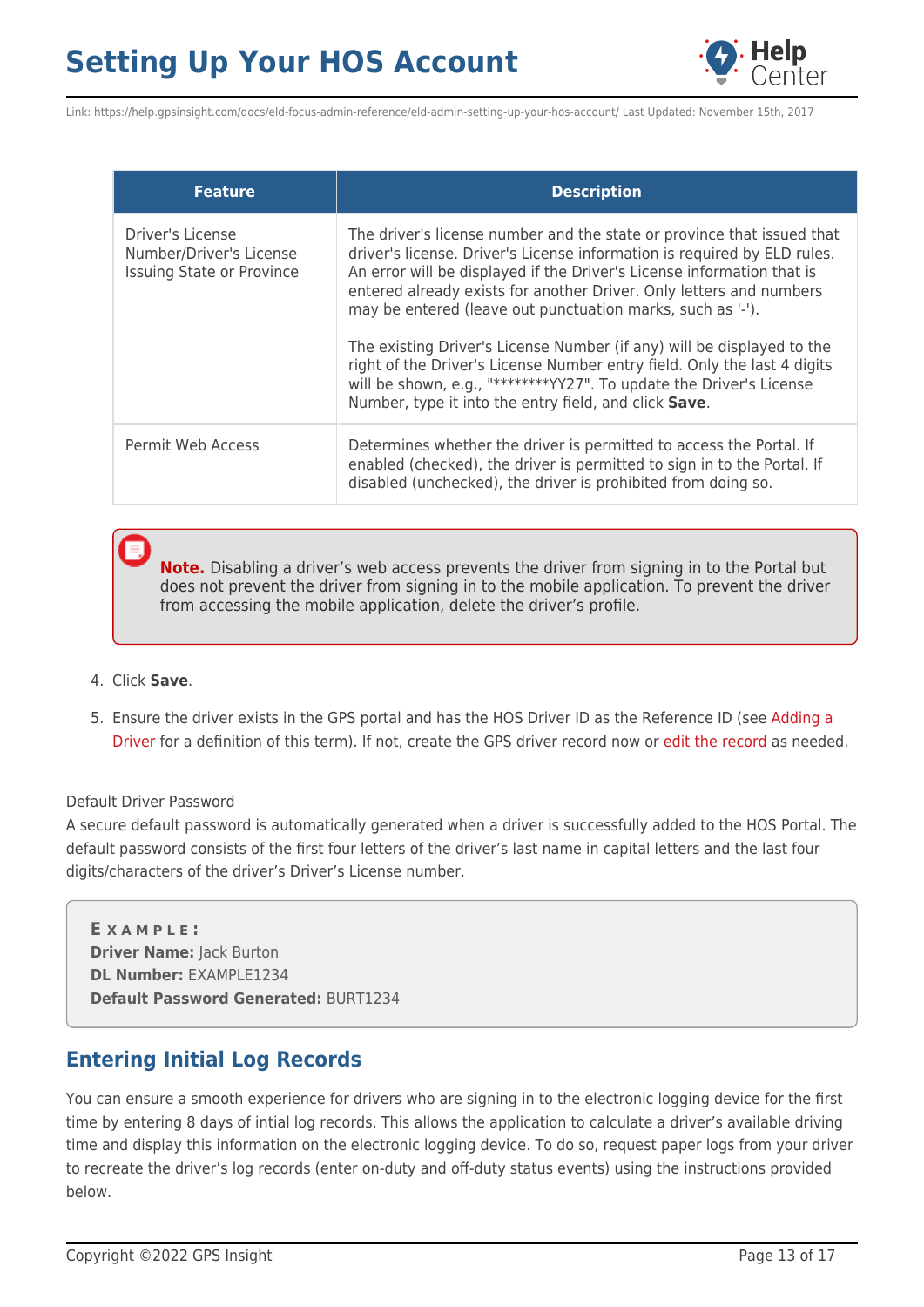

Link: https://help.gpsinsight.com/docs/eld-focus-admin-reference/eld-admin-setting-up-your-hos-account/ Last Updated: November 15th, 2017

**Note.** We recommend that your driver continue to produce a paper log each day until such time that you and the driver are comfortable that the data received correctly reflects the performed work. The electronic logging device will display accurate driving time after receiving 7-8 days of driving records; however, drivers should maintain paper logs, in addition to using the tablet, until they are **100%** proficient in using the electronic logging device.

There are two other options available if there is an issue obtaining your driver's log records (e.g., driver unable to send paper logs, or driver is new and does not have previous drive time history, etc.):

- Choose to not enter initial log records Drivers will receive N/A for available driving time on the electronic logging device for remaining driving time during their first week of using the electronic logging device to record on-duty and off-duty events.
- Add a single Off-Duty event Add an Off-Duty event at your drivers Home Terminal at 12:00 AM on a date that is 8 days before (or more) the current date using the instructions provided below, with the exception of entering 12:00 AM for Step #13 and "First Duty Status" for Step #14. Drivers **must** maintain paper logs while logging on-duty and off-duty statuses on the electronic logging device, if following this option.

### **To enter initial log records:**

1. From the HOS Portal, hover your mouse over **HOS** and click **Driver Logs**.

**Note.** You can also click on **HOS**, then click on **Driver Logs** from the Hours of Service screen that appears.

- 2. Click on the drop-down window next to **Driver:** to select the driver.
- 3. Click on the **Date:** field to select a date that is 8 days prior to the current (today's) date.
- 4. Under **Log Format:**, click on the radio-button next to the log format you would like to see. Options are as follows:

| <b>Format Type</b>    | <b>Description</b>                                                                                 |
|-----------------------|----------------------------------------------------------------------------------------------------|
| <b>Driver Default</b> | Displays your logs in the format chosen for your Driver ID.<br>This format is selected by default. |
| <b>US Format</b>      | Displays your logs according to the US format.                                                     |
| Canada Format         | Displays your logs according to the Canadian format.                                               |

5. Click **View Logs**.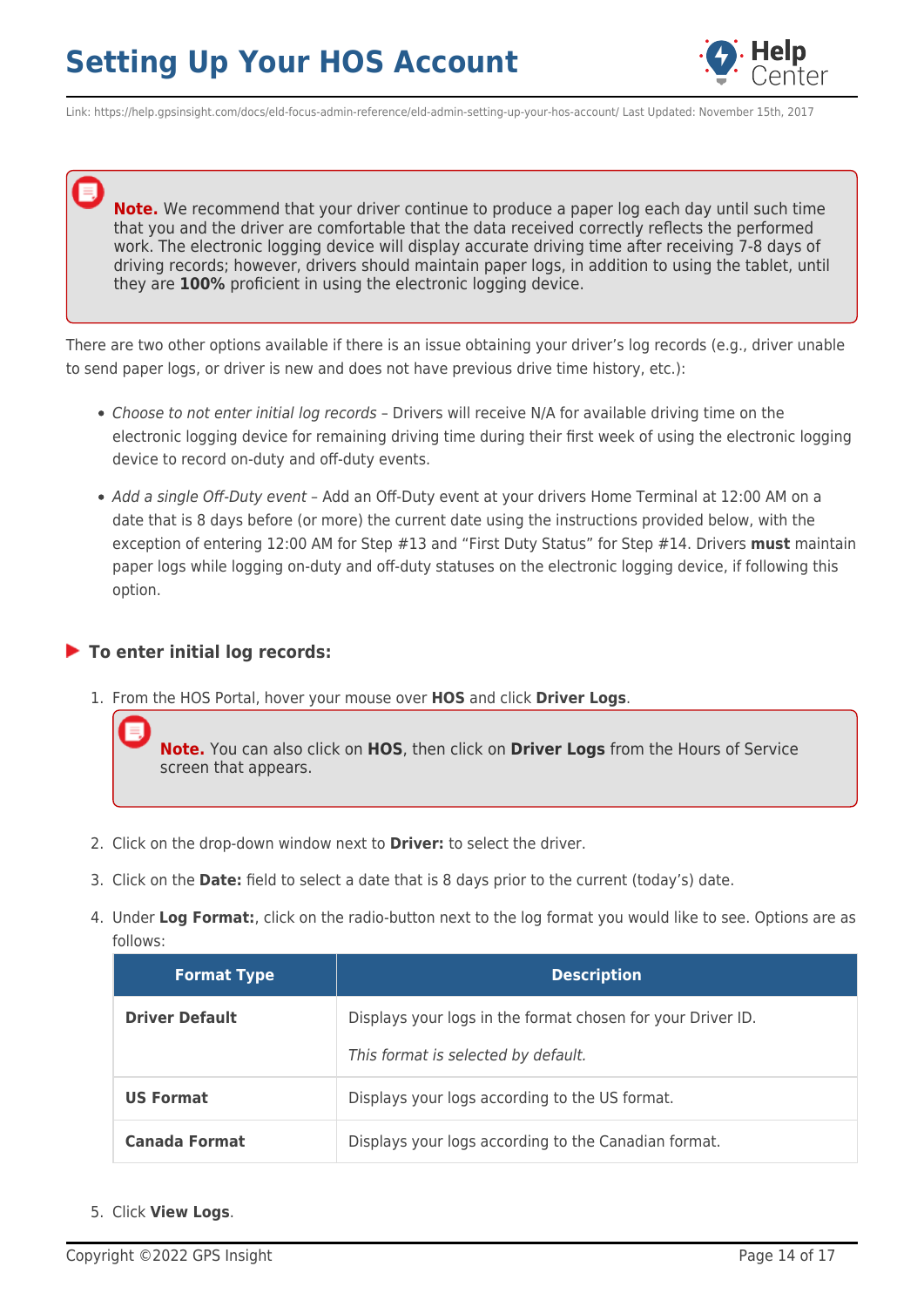

Link: https://help.gpsinsight.com/docs/eld-focus-admin-reference/eld-admin-setting-up-your-hos-account/ Last Updated: November 15th, 2017

The log for the selected date and driver is displayed.

### 6. Click **New Status Change**.

The Status Change page appears.

- 7. Click the drop-down window next to **Type/Status:**, and select applicable status type. Off-Duty is selected by default.
- 8. Optionally, enter a description in the **Location Description:** field (not required).
- 9. City/State is selected by default for **Location Type:**, keep this selection as is.
- 10. In the **City:** field, enter the city of the driver's Home Terminal.
- 11. Click the drop-down window next to **State/Province:** to select the state or province of the driver's Home Terminal.
- 12. Optionally, click the drop-down window next to **Vehicle:** to select the driver's vehicle (not required).
- 13. Click the drop-down windows next to **Start Time:** to enter the applicable start time of the status type selected. If opting to enter a single off-duty status, enter 12:00 AM on the date that is 8 days previous to the current date.
- 14. In the **Reason for Change:** field, enter "Create Initial Records" or a similar description of your choosing. If opting to enter a single off-duty status, enter "First Duty Status."
- 15. Click **Save**.

The updated Driver Log for the selected date appears. You can verify that your change was submitted by scrolling down to the **Log Events** section of the Driver Log. The change will be shown in red.

- 16. Click **Next Date>** to navigate to the Driver Log for the next day and complete Steps #6-#15 until you entered status changes for the 8 days required. If opting to enter a single off-duty status, you are not required to enter status changes for 8 days.
- 17. Contact the driver and direct the driver to log in to the Portal to accept submitted changes to Driver Logs.

**Note.** The [driver must log in to the Driver Portal](https://help.gpsinsight.com/docs/hos/driver-reference/exploring-the-driver-portal/) and accept your submitted status change before the application can accurately calculate available driving time.

**For AOBRD users:** Any changes submitted to a log that is 7 days or older will not be automatically applied the next time you sign in to your device and will require you to log in to the Driver Portal to accept or reject any proposed changes.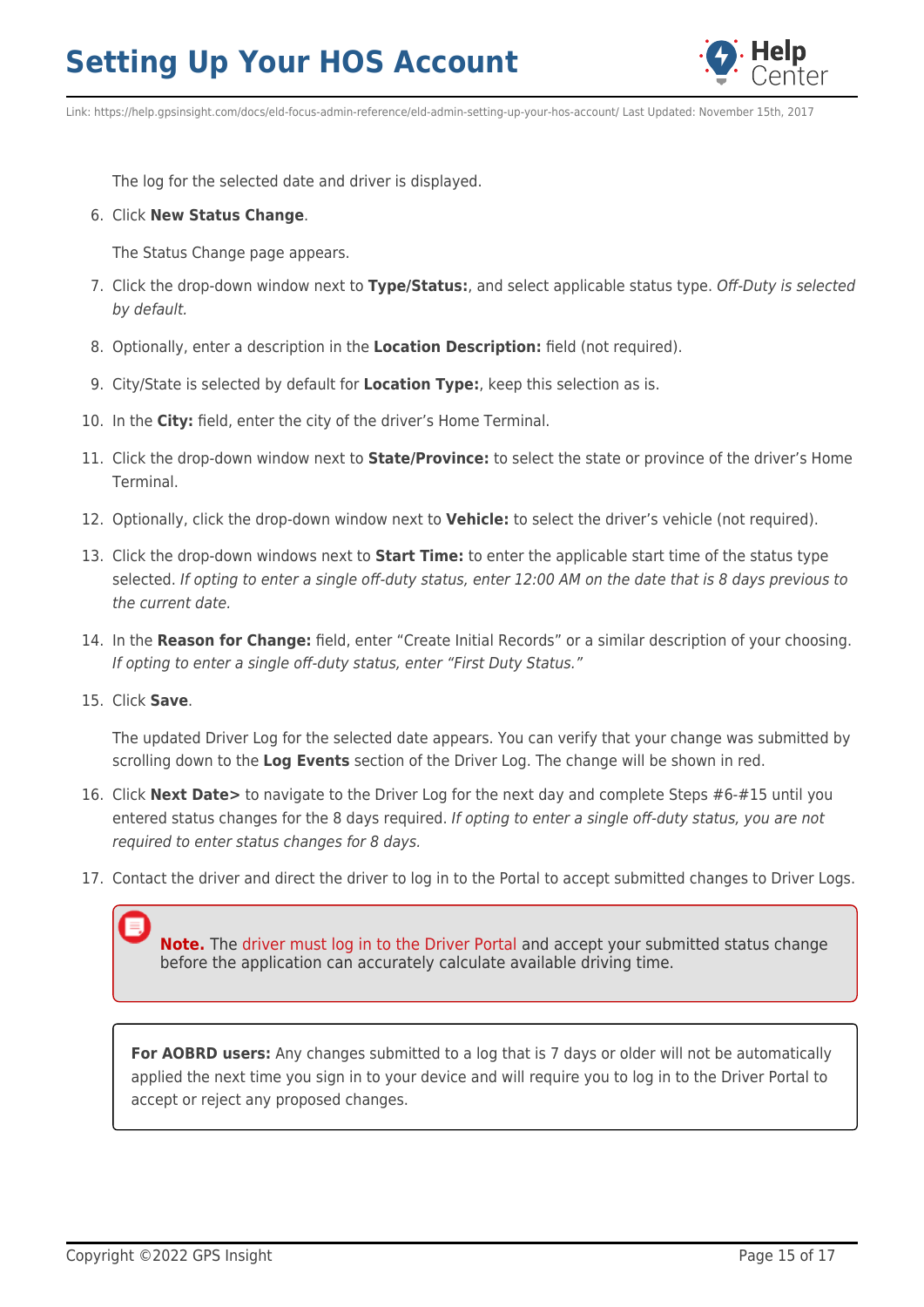

## **Location**

You may enter a location to increase the accuracy of stop details and/or specify the Home Location or Service Location of vehicle/asset belonging to your company. If unused, the system may not be able to differentiate individual stops from one another if the vehicle makes stops at several places within the same city. If used, if a vehicle makes a stop within the configured radius for a custom location, records created at that stop will include the custom location name as well as the city and state or province information.

|                            | Locations   |                     |              |                 |                 |   |                       |                    |               |
|----------------------------|-------------|---------------------|--------------|-----------------|-----------------|---|-----------------------|--------------------|---------------|
| <b>HOME</b><br><b>HOS</b>  | <b>DVIR</b> | SETUP >             | <b>ADMIN</b> | <b>SETTINGS</b> |                 |   |                       |                    |               |
| Filter By: <none></none>   | <b>v</b>    | <b>Show Deleted</b> |              |                 |                 |   |                       |                    |               |
| <b>View</b>                |             |                     |              |                 |                 |   |                       | New Import         |               |
| Name                       |             | Latitude            |              | Longitude       | Type            |   | <b>Radius (Miles)</b> |                    |               |
|                            | o           |                     |              |                 | LOCATION .      | о | Max (10.0 Miles)      | <b>Save Cancel</b> |               |
| <b>Scottsdale Terminal</b> |             | 33.65896            |              | $-111.92345$    | <b>LOCATION</b> |   | 0.2                   | Edit               | Delete        |
| Fort Worth Yard            |             | 32.91971            |              | $-97.29517$     | <b>YARD</b>     |   | 0.1                   | Edit               | <b>Delete</b> |

### **D E F I N I T I O N :**

**Location** - A custom description for a specific latitude and longitude. Example: Scottsdale, AZ (Service Garage), Scottsdale, AZ (Headquarters), etc…

**Yard** – A special type of location used to define the boundary of a motor carrier's property. Yards can be used to represent the carrier's main terminal or any other hub where drivers may be moving vehicles without leaving the carrier's property.

### **Note.** Devices using ELD-compliant software (NOT AOBRD) use the organization's configured yards to determine when the driver has exited the carrier's property, and will automatically clear Yard Moves status and switch driver status from On Duty (ON) to Driving (D). This will also occur if the driver in Yard Moves status exceeds a speed of 20 MPH for devices running ELD-compliant software version 1.7.111.4a or higher.

**Tip!** If a driver is within boundaries of a Yard and turns the ignition off and then on again, the driver will NOT have the Yard Moves status cleared; however, the Yard Moves status will be cleared automatically if a driver turns the ignition off then on again outside of Yard boundaries.

## **Adding a Location**

### **To add a location:**

1. From the Setup menu, click **Locations**.

The Locations screen appears.

2. Click **New**.

**Note.** You may also use the import feature to enter multiple locations into the HOS Portal at one time. To do so complete your import file (you may use the [Sample Location Import](https://help.gpsinsight.com/wp-content/uploads/2018/09/SampleLocationImport.xls)